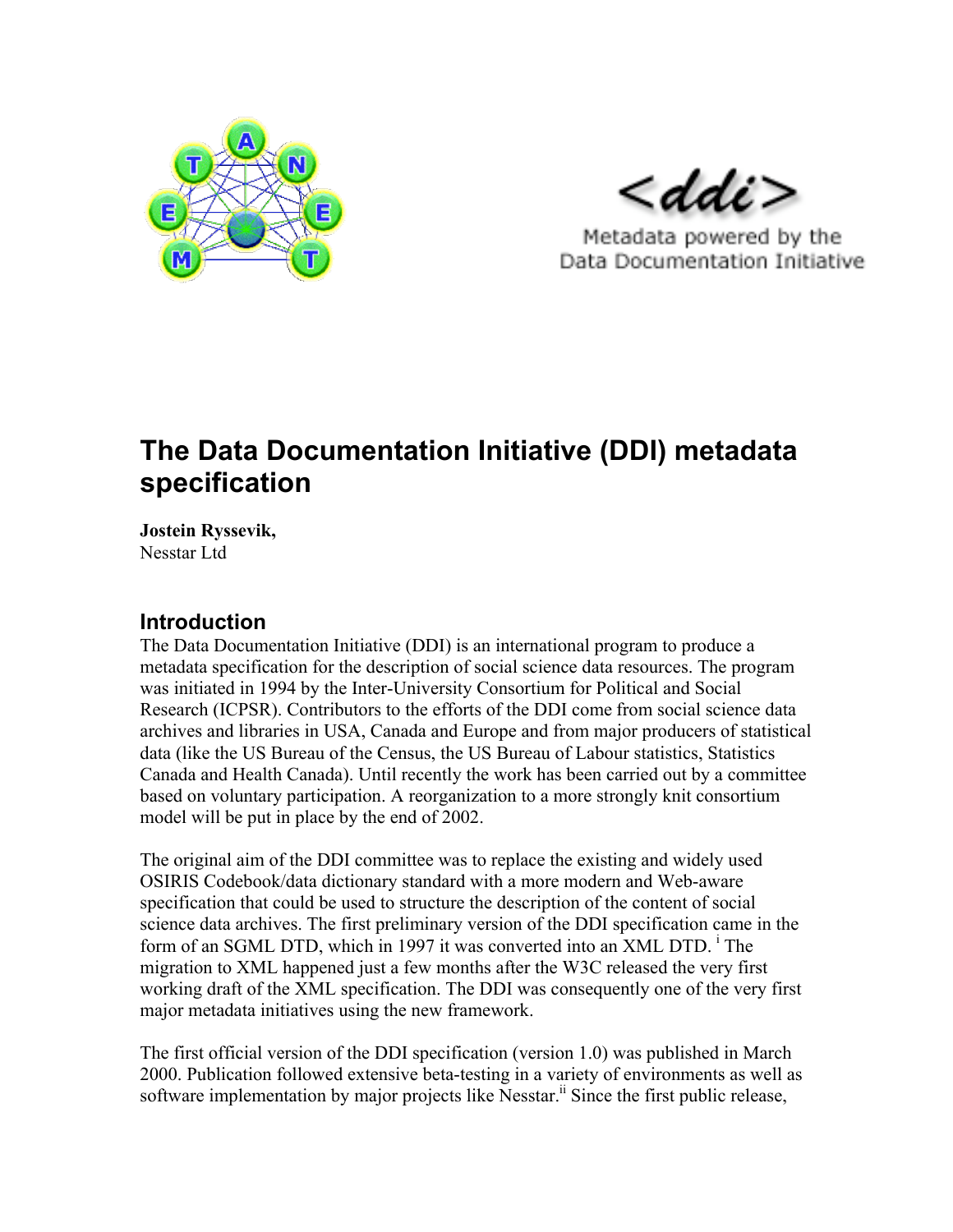several extensions have been made to the specification, most noteworthy the inclusion of a sub-model for description of aggregated data structured as multidimensional tables (cubes). Several other extensions, like more precise descriptions of data coming out of CATI/CAPI-like environments are on the drawing table. Plans do also exists for a DDI II process that will revisit the entire DDI-specification from a modeling perspective and possibly produce alternative syntactical representations in frameworks like RDF Scheme and/or XML-Schema.

The uptake of the specification in the data archive community has been quite remarkable. Several major European data archives have already migrated their entire holdings to the DDI and an effort to create a harmonized and integrated interface to all the national social science data archives in Europe based on the new standard has been initiated. In North America, the worlds biggest data archive, ICPSR, as well as several minor data centers and libraries, are in the process of moving to the DDI. The acceptance of the DDI is also growing outside the data archive community. Health Canada is, as an example, making their new data dissemination tool webDAIS compatible with the DDI specification.

## **The environment of the DDI**

To understand the DDI, it is important to understand the environment from which it has grown. The social science data archives are rarely engaged in the collection of primary data, but serve as brokers between various data providers and the academic community. Their holdings contain data from the public sector (statistical agencies, central government etc), the commercial sector (opinion and market research companies) and academic research. The archives do not only preserve data for future use but also add their own value to the collections:

Data received by the archives goes through a variety of checks and cleaning procedures to ensure their integrity.

Any system or software dependencies are stripped away to make sure that data can be read at any time in the future.

Comprehensive computer-readable metadata are developed.

Data from various sources are often integrated and harmonised in order to produce easy-to-use information products (on-line databases, CD-roms etc.).

Data are catalogued and made accessible through electronic search and retrieval systems.

In order to encourage the use of statistical data among students, teaching packages and interactive statistical laboratories, are developed.

Due to the extensive refinements of the data sources, data and related services from the archives are frequently requested by non-academic users. This includes users from the public sector, as well as from the mass media and private companies. To the extent that services to non-academic users do not run counter to the agreements with the data depositors, access is usually granted.

The characteristics of the user communities go a long way to explain the high priority that the archives have given to the development of metadata: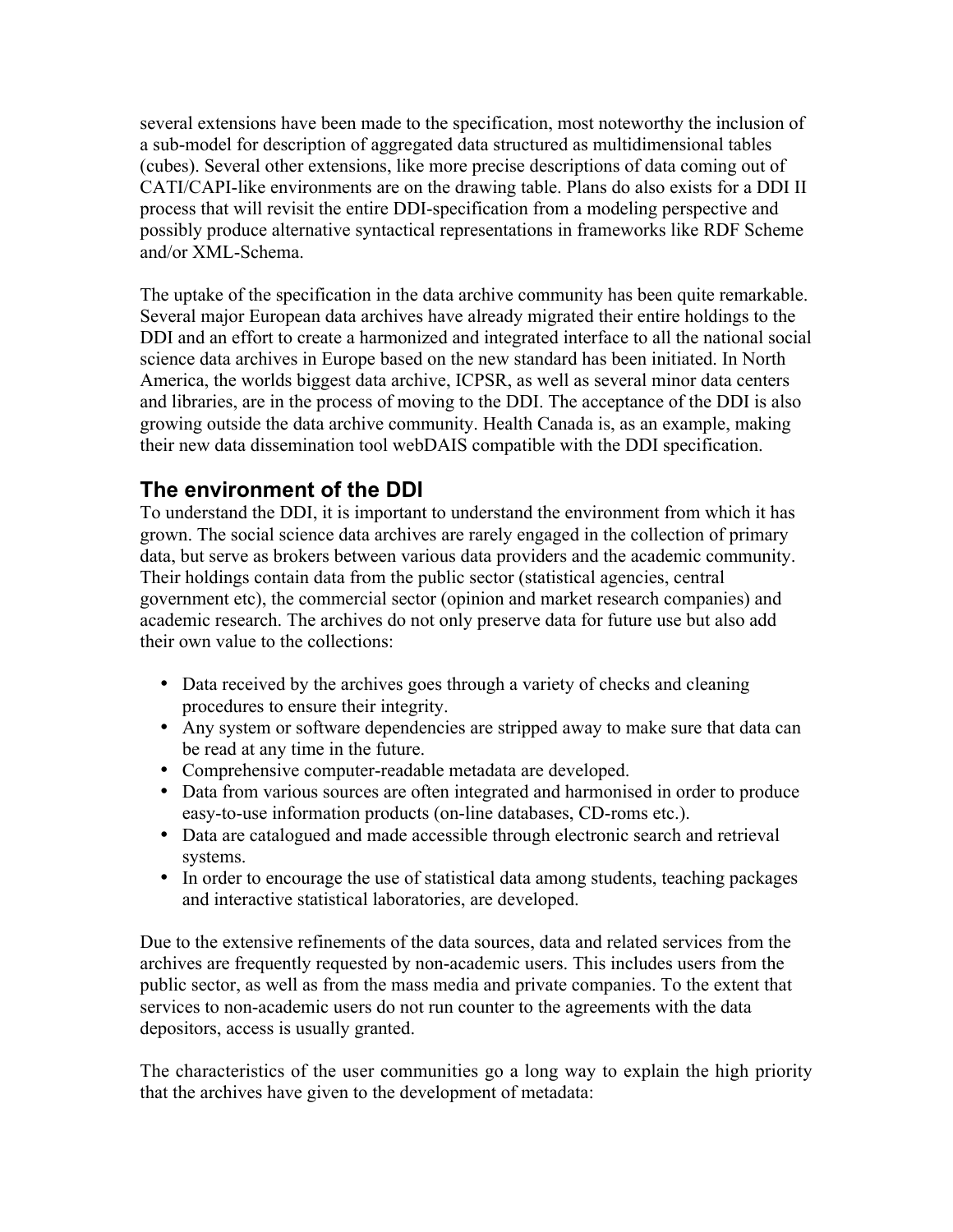Users of archived data have rarely been engaged in the creation of a dataset. Archived data will frequently be used for other research purposes than intended by the creators (secondary analysis). Archived data will frequently be used many years after they were created. Academic users are often comparing and combining data from a broad range of

sources (across time and space).

The common denominator of the four characteristics is an emphasis on the relative distance between the end users of a statistical material and the production process. Whereas the creators and primary users of statistics might possess "undocumented" and informal knowledge, which will guide them in the analysis process, secondary users must rely on the amount of formal meta-data that travels along with the data in order to exploit their full potential. For this reason it might be said that social science data are only made accessible through their metadata. The metadata provides the bridges between the producers of data and their users and convey information that is essential for secondary analysts.

# **The products of the DDI**

So far, the DDI committee has delivered two products: the **DDI 1.0 specification** in the form of an XML DTD and an extensive **Tag Library** describing the role and use of the various elements in the specification. Both products can be found at the DDI website along with further information about the work of the committee.<sup>iii</sup> Several draft versions including resent changes and additions can also be found at this site.

#### **The structure of DDI 1.0 specification**

An XML DTD (Document Type Definition) provides the rules for applying XML to a document of a specific type. The DTD defines the elements that the document is composed of, the attributes of these elements, and their logical relationships to other elements. The elements will usually be arranged in a hierarchical or tree-like structure.

The DDI-tree contains five main branches, or sections:

1. **The Document Description,** which consists of bibliographic information describing the metadata document and the sources that have been used to create it (this section can thus be looked upon as metadata for the metadata, or mete-metadata if you like).

**Description of this section in the TagLibrary:** The Document Description consists of bibliographic information describing the DDI-compliant document itself as a whole. This Document Description can be considered the wrapper or header whose elements uniquely describe the full contents of the compliant DDI file. Since the Document Description section is used to identify the DDI-compliant file within an electronic resource discovery environment, this section should be as complete as possible. The author in the Document Description should be the individual(s) or organization(s) directly responsible for the intellectual content of the DDI version, as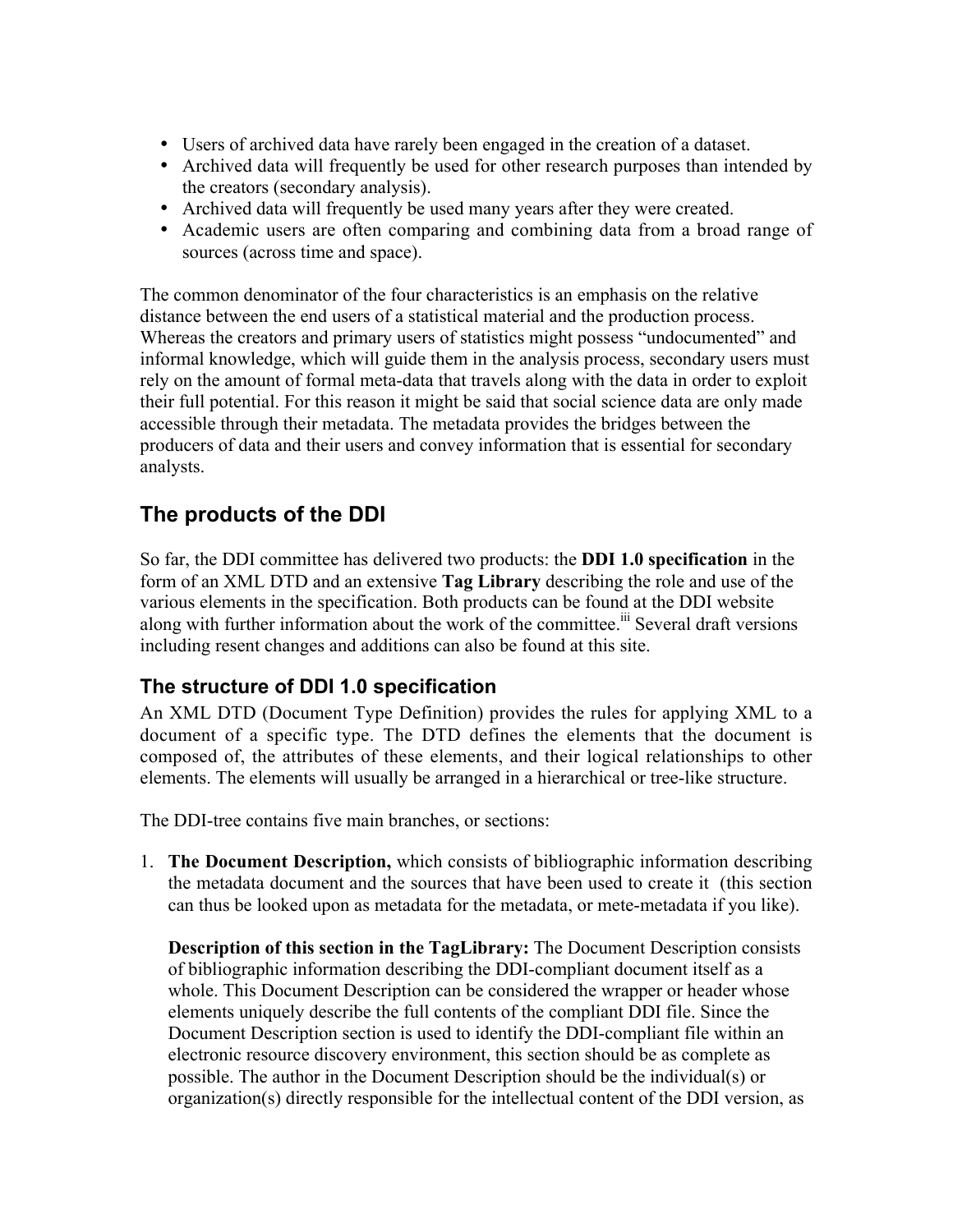distinct from the person(s) or organization(s) responsible for the intellectual content of the earlier paper or electronic edition from which the DDI edition may have been derived. The producer in the Document Description should be the agency or person that prepared the marked-up document. Note that the Document Description section contains a Documentation Source subsection (1.4) consisting of information about the source of the DDI-compliant file-- that is, the hardcopy or electronic codebook that served as the source for the marked-up codebook. These sections allow the creator of the DDI file to produce version, responsibility, and other descriptions relating to *both* the creation of that DDI file as a separate and reformatted version of source materials (either print or electronic) *and* the original source materials themselves.

The Document Description has the following sub-sections:

- <sup>q</sup> **Citation:** The bibliographic information describing the marked-up codebook
- <sup>q</sup> **Guide to the documentation**: List of terms and definitions used in the document.
- <sup>q</sup> **Documentation status**: Used to indicate at what stage the documentation is in the production process.
- <sup>q</sup> **Documentation source:** Citation for the source document. This element encodes the bibliographic information describing the source codebook
- 2. **The study description,** which contains information about the data collection.

**Description of this section in the Tag Library:** The Study Description consists of information about the data collection, study, or compilation that the DDI-compliant documentation file describes. This section includes information about how the study should be cited, who collected or compiled the data, who distributes the data, keywords about the content of the data, summary (abstract) of the content of the data, data collection methods and processing, etc. Note that some content of the Study Description's Citation -- e.g., Responsibility Statement -- may be identical to that of the Documentation Citation. This is usually the case when the producer of a data collection also produced the print or electronic codebook for that data collection.

The Study Description has the following sub-sections:

- <sup>q</sup> **Citation:** The bibliographic information describing the data collection
- <sup>q</sup> **Study scope**: This section contains information about the data collection's scope across several dimensions, including substantive content, geography, and time. The section is also containing a placeholder for an abstract as well as keywords.
- <sup>q</sup> **Methodology and processing**: This section describes the methodology and processing involved in a data collection (including data collection methodology, sampling procedures, deviations from the sampling plan, data collection modes and instruments, control operations, data cleaning, weighting, response rates etc.)
- <sup>q</sup> **Data access**: This section describes access conditions and terms of use for the data collection.
- <sup>q</sup> **Other study description materials**: This section describes other materials that are related to the study description. This is primarily descriptions of the content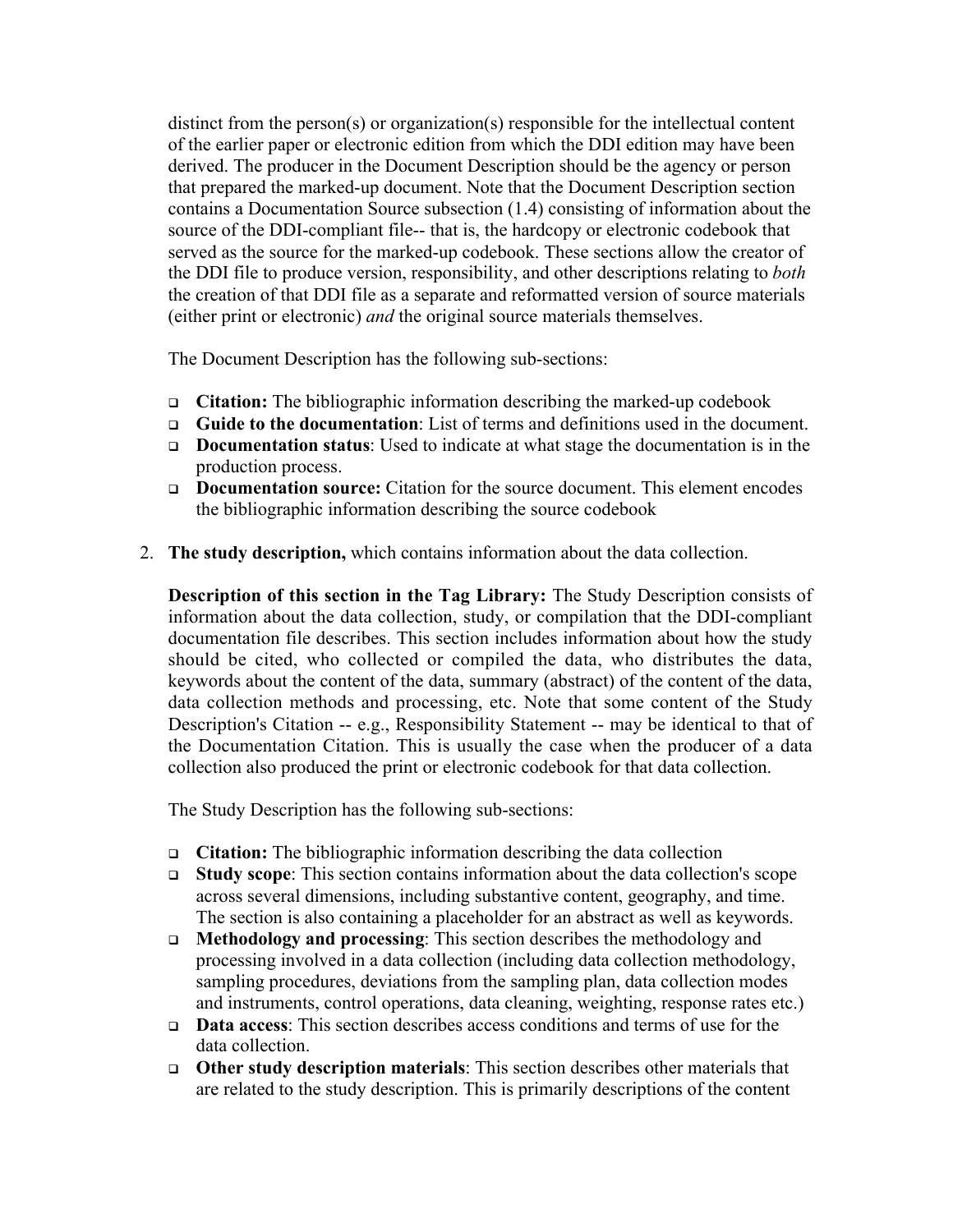and use of the study, such as appendices, sampling information, weighting details, methodological and technical details, publications based upon the study content, related studies or collections of studies, etc.

3. **The Data Files Description,** which describes each single file of a data collection (formats, dimensions, processing information, missing data information etc.)

**Description of this section in the Tag Library**: The File Description consists of information about the particular data file(s) containing numeric and/or numeric  $+$ textual information that the DDI-compliant file describes. This section consists of items describing the characteristics and contents of file(s) that comprise the study as described in the Study Description. There may be multiple file descriptions if there are multiple files in the collection.

The File Description has the following sub-sections:

- <sup>q</sup> **File description**: This section contains elements to describe the physical format and layout/structure of each single datafile.
- <sup>q</sup> **Notes**: Additional textual information about each file.
- 4. **The variable description,** which describe each single variable in a datafile (format, variable and value labels, definitions, question texts, imputations etc.). While section 3 provides the physical description of a dataset, section 4 provides the logical.

**Description of this section in the Tag Library**: (missing for this section)

The Variable Description has the following sub-sections:

- <sup>q</sup> **Variable group**: This set of elements provides a mechanism to organise variables into groups and sub-groups. The mechanism can be used to make a dataset more easy to navigate (by providing a hierarchical Table of contents) or to group variables that are to be treated in a specific way (like a multiple response group in survey data).
- <sup>q</sup> **Variable**: The variable sub-section contains an extensive set of elements to describe the characteristics of a single variable. This includes names and labels, question texts and other relevant information from the data capturing process, definitions, information about imputation, security and access conditions, weighting and missing data information, summary statistics, description of the value domain etc. Note that for enumerated value domains (discrete variables), this set of elements can also be used to describe each single permissible value, including their frequencies.
- <sup>q</sup> **NCube (added in version 1.02)**: This section is used to describe data cubes or multidimensional tables. Note that the Variable element above is used to describe the variables that constitute the dimensions of a cube.
- **Notes:** Additional textual information about the variables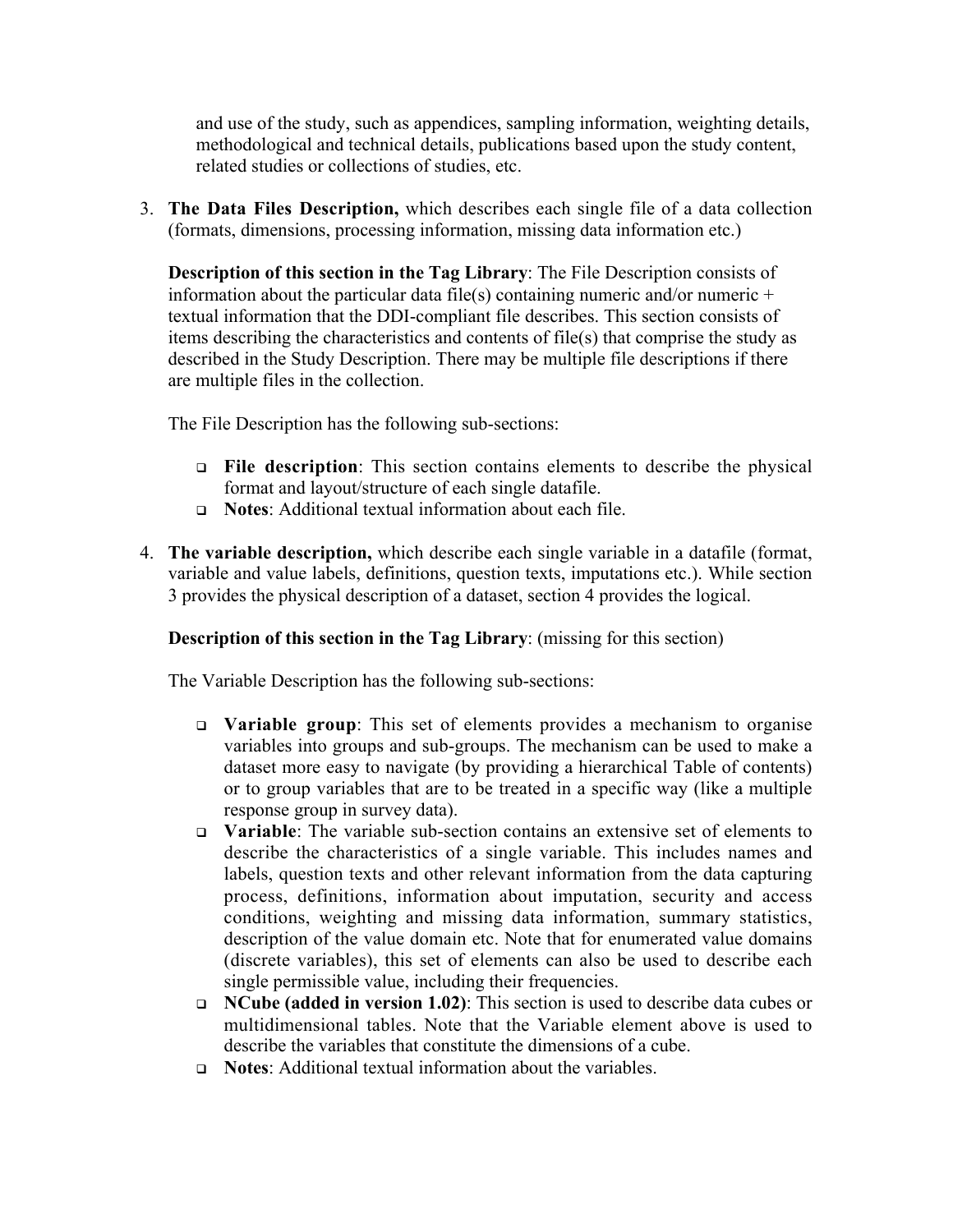**5. Other Study-Related Materials,** which can include references to reports and publications, other machine-readable documentation that are relevant to the users of the study (referenced by URI's) etc.

**Description of this section in the Tag Library:** This section allows for the inclusion of other materials that are related to the study as identified and labeled by the DTD users (encoders). The materials may be entered as PCDATA (ASCII text) directly into the document (through use of the "txt" element). This section may also serve as a "container" for other machine-readable materials such as data definition statements by providing a brief description of the study-related materials accompanied by the attributes "type" and "level" defining the material further. The "URI" attribute may be used to indicate the location of the other study-related materials. Other Study-Related Materials may include: questionnaires, coding notes, SPSS/SAS/STATA setups (and others), user manuals, continuity guides, sample computer software programs, glossaries of terms, interviewer/project instructions, maps, database schema, data dictionaries, show cards, coding information, interview schedules, missing values information, frequency files, variable maps, etc.

Other Study-Related materials have no sub-sections.

#### **Elements and attributes**

In XML content can either be entered as an **element text** (shorter or longer blocks of text appearing between a start-tag and an end-tag), or as **attribute values** (a name or term defining the state or value of an attribute). Attributes can either be **enumerated** (requiring that values must be taken from a list provided in the DTD - a controlled vocabulary) or **non-enumerated** (where the values are chosen more freely).

Given the ability to control the content of attributes it is a good design principle to use attribute values to drive software processes and element text to deliver messages to human readers. The DDI is, to a large extent, following this principle.

The timeMeth element, which is supposed to contain a description of the time method or time dimension of the data collection, might serve as an example. The element text can be used to give a human language description of the method, whereas the methodattribute can include a controlled vocabulary, which more easily can be understood by a software system. An example of how this structure can be used in concrete mark-up is shown below:

```
<method><dataColl><timeMeth method='panel'>The study is a panel
survey where 50% of the sample are replaced at each
subsequent.....etc. </timeMeth></dataColl></method>
```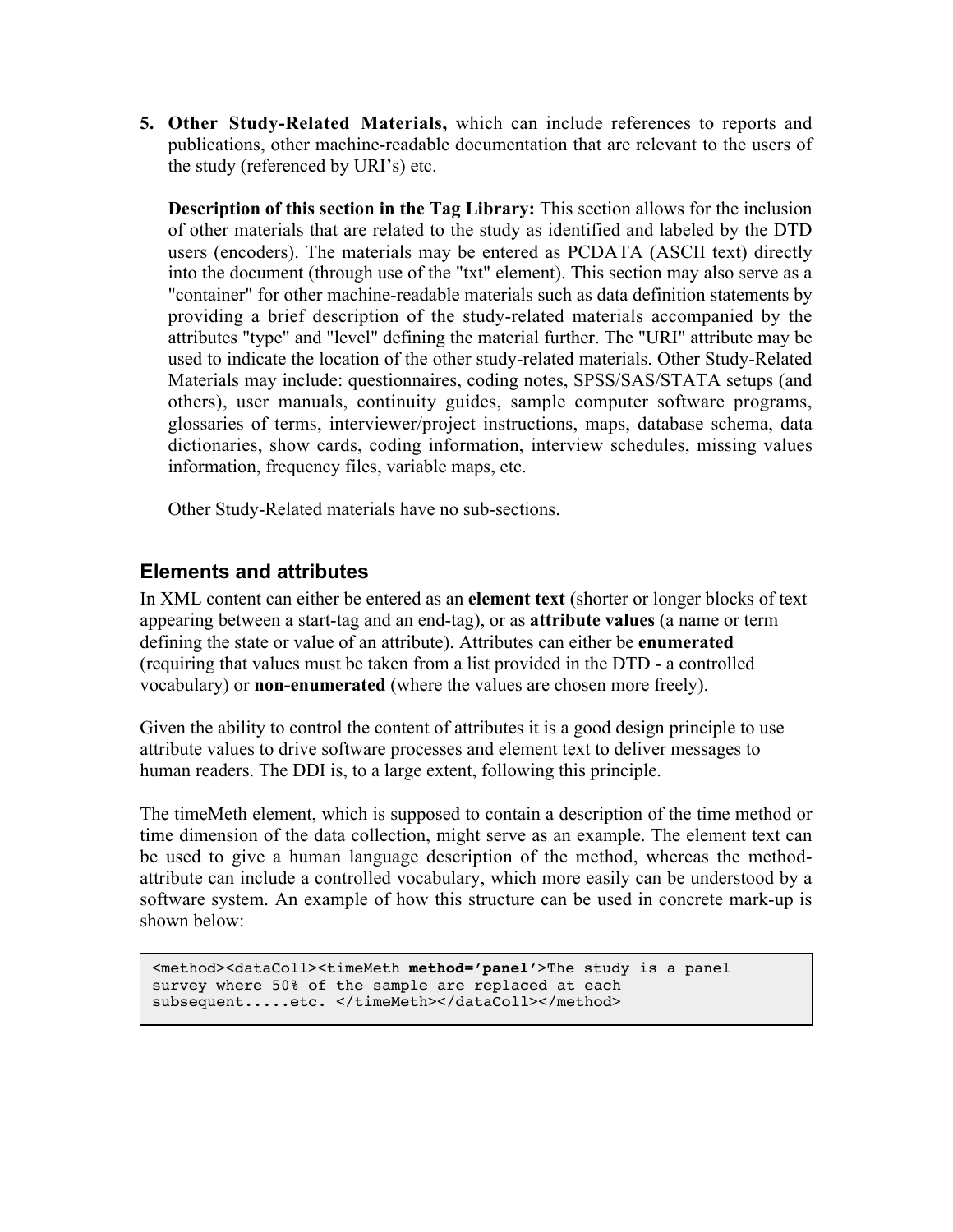## **Controlled vocabularies**

The use of controlled vocabularies has been heavily discussed within the DDI committee. From a general point of view controlled vocabularies add structure and predictability to the specification – thereby making the metadata instances more easily understood by a software process. The downside is, of course, related to the difficulties of defining a complete set of terms that might fit all purposes and users. Controlled vocabularies might easily become too restrictive, thereby providing reasons to break the standard.

The DDI provides controlled vocabularies for a number of attributes. Examples are:

…the type-attribute of the "file structure" element which might take the values : (rectangular|hierarchical|relational)

…the type-attribute of the "summary statistics" element which might take the values: (mean,median|mode|vald|invd|min|max|stdev)

A more extensible approach to controlled vocabularies is in use for a more limited set of attributes. In this approach there is no list of values declared in the DTD, but a mechanism is provided whereby metadata authors can include a reference (name and URI) to an externally defined vocabulary (a simple list of terms, a more extensive thesaurus or an ontology). The specification of this mechanism for the keyword-element is shown below.

| $\leq$ ELEMENT keyword (#PCDATA   %a.phrase;)*<br>$\le$ !ATTLIST keyword %a.global; |  |
|-------------------------------------------------------------------------------------|--|
| vocab CDATA #IMPLIED                                                                |  |
| vocabURI CDATA #IMPLIED                                                             |  |
|                                                                                     |  |

#### **Trees and relations**

…

The structure of XML is fundamentally tree oriented and one of the important functions of a DTD is to declare how the various elements are to be nested. The tree structure provides a simple data model that can be used to represent the relationships between the described objects. The DDI, to a large extent, builds on this tree structure. Category values are, as an example, nested below categories, which again are nested below variablesetc.

However, the DDI also uses the internal referencing mechanism of XML ( IDREF attributes pointing from one element to another) to break out of this tree structure. An example of this is the relationship between variables and variables groups. To allow a variable to appear in more than one group, variables are not nested below the groups but are instead referenced from the group elements by means of IDREFs. An example of how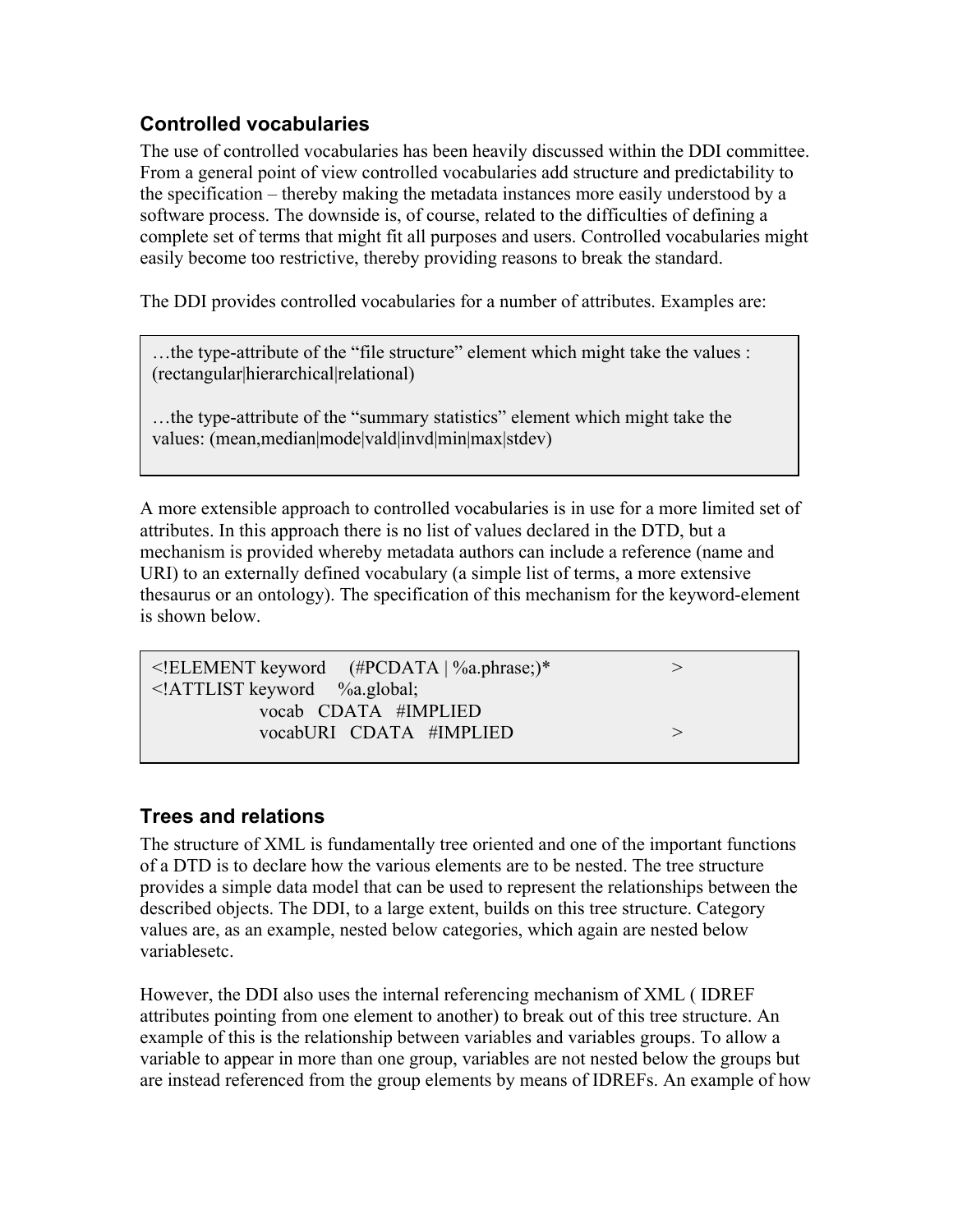this might be used is shown below (where the group labelled "Introduction" includes several variables, amongst them the variable "Population density" with the ID V5):

```
<varGrp ID="G1" type="subject" var="V1 V2 V5 V6 V7 V8 V14
        V16 V17 V18 V19">
        <labl>Introduction</labl>
    </varGrp>
.
    <var ID="V5" name="POPDEN" files="F1" dcml="2"
        intrvl="contin">
        <labl level="variable">Population density Q10</labl>
    \langle \text{var} \rangle
```
Another example is references from datafiles, variable groups and variables to identified parts of the methodology and processing section of the study description (using a reserved attribute called methrefs).

#### **Multilingualism**

To facilitate the production of multilingual metadata instances, every DDI-element contains an xml-lang attribute. The xml:lang attribute might as an example be used to include abstracts in more than one language or to repeat question texts in all the source languages of a cross-national survey.

The problem with the solution is that it requires every element of the DDI to be repeatable. This corrupts the cardinality of the metadata structure creating severe difficulties for any processing software. Consequently a refinement of this solution can be expected.

#### **Obligatory and recommended elements**

A stated goal of the DDI programme has been to define a superset of all possible elements and attributes used to describe social science data resources. The result is consequently a very rich specification with defined placeholders for almost any piece of information that a data producer or distributor might find appropriate to associate with a dataset.

The committee has on the other hand had more difficulties coming to an agreement as to which elements should be defined as obligatory. The argument against obligatory elements has been to keep the entry-level for using the DDI as low as possible to encourage widespread acceptance in various user communities. In version 1.0 this argument has been taken to it's extreme in that only one element – the title – is declared as strictly obligatory. This is, of course, not a very satisfactory solution from an interoperability point of view. It is also creating problems for application providers that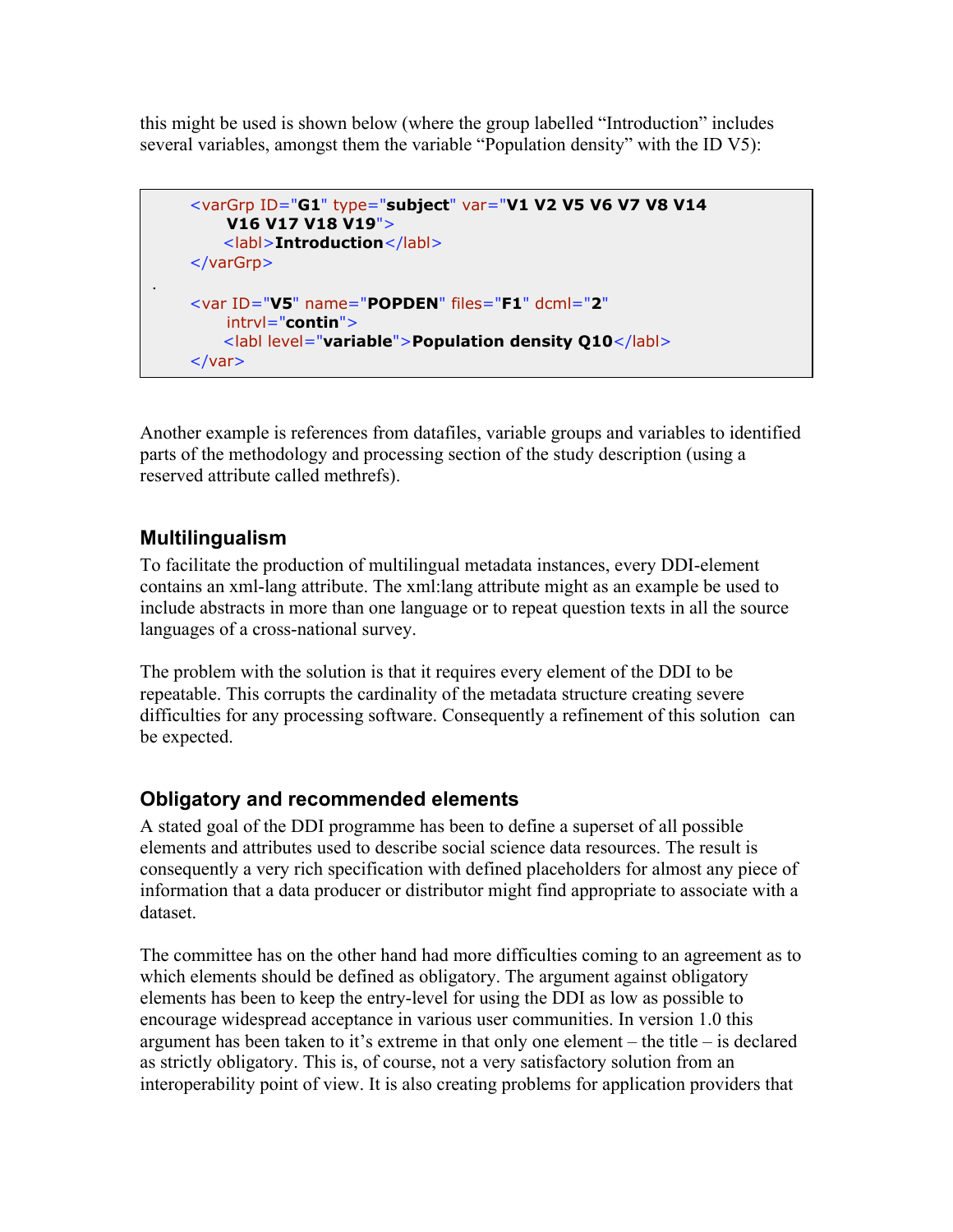need more predictability as to the type of information they can expect to find in a DDI instance.

An effect of this unwillingness to enforce the use of a broader set of metadata elements is that application providers as well as communities have started the process of defining their own list of obligatory DDI elements. An example of the former is Nesstar that is in the process of developing an "application profile"<sup>iv</sup> that formally defines a set of additional requirements to the DDI specification that needs to be fulfilled in order to deliver DDI-data through the system. An example of the latter is the Cessda DDI-Group that is defining rules (obligatory elements, further controlled vocabularies etc.) for using the DDI among the European social science data archives.<sup>v</sup> None of these initiatives are breaking or extending the standard, only refining its use in a particular contexts or environments.

As a compromise between making elements obligatory and allowing metadata authors to pick and choose from the rich inventory of available DDI elements, the committee has designated a list of elements as "strongly recommended". The list includes 14 elements with a direct mapping to Dublin Core as well as 30 additional elements. $\overline{v}$ 

# **A discussion of limitations and challenges**

An external evaluation of the DDI program was conducted in February 2001. The evaluators was generally very positive to the work and products of the committee and was particularly pleased with its rapid adoption and uptake by the target community – the social science data archives and libraries on both sides of the Atlantic. The DDI specification was seen as "a strategic component of the infrastructure necessary to support the exchange of structured social research survey data". What the evaluators did not mention was the DDIs ability to move beyond its original domain and to bridge the gap between the data producing and data archiving communities.

Regarding the technical quality and direction of the current DDI specification, two issues were emphasised: One was the survey-data bias of the DDI and the need to extend the specification to support more complex data types – most notably time-series and aggregated data. The other was the lack of modularity and extensibility that to a large extent must be seen as a consequence of the inherent limitations of the XML DTD framework vii

In the following section these and others limitations of the DDI approach will be discussed briefly.

#### **The survey-data bias**

The DDI was originally developed to describe the most typical information object of the social science data archive, the independent survey data file. Although references are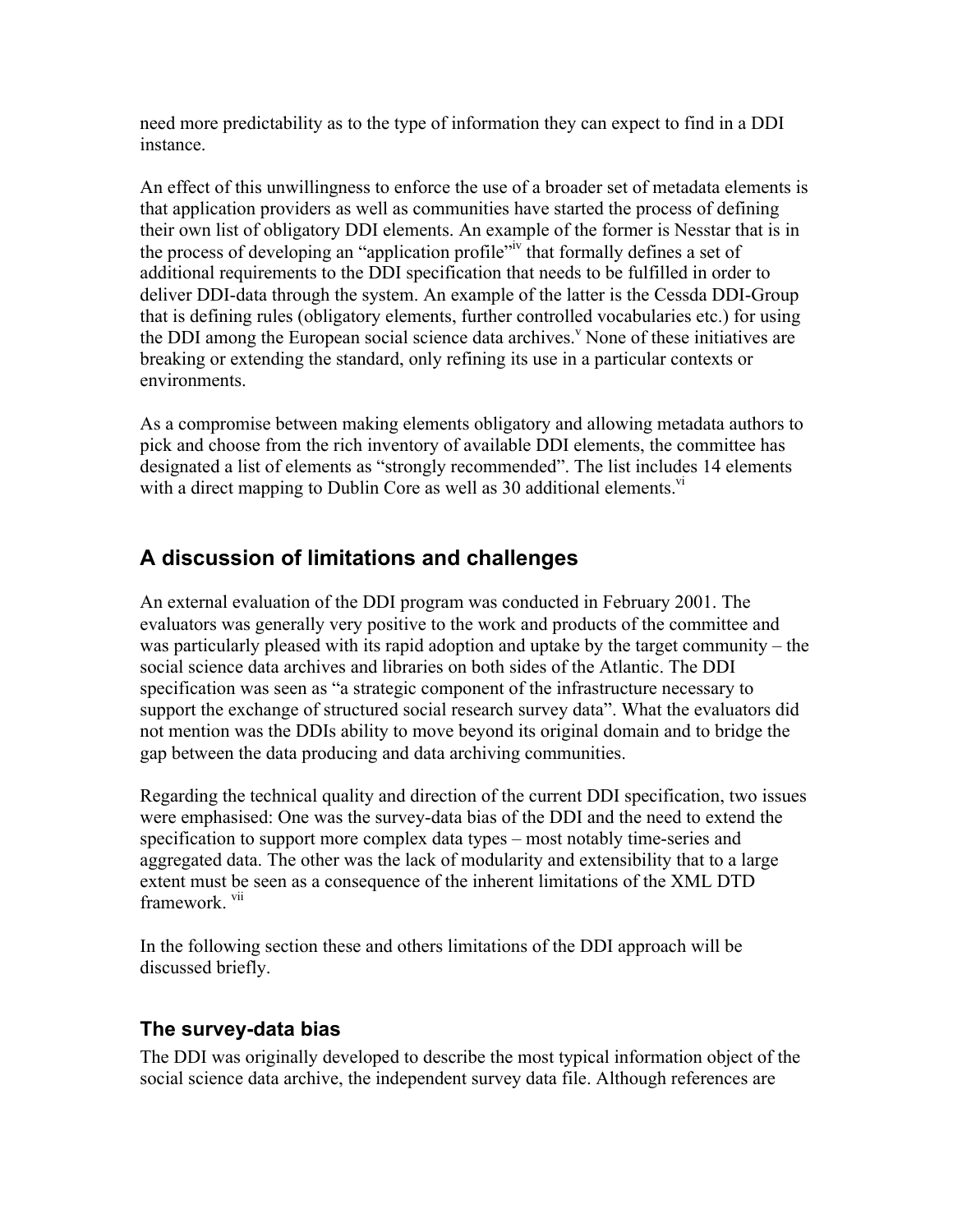made to other types of data, all important concepts and most of the logic are derived from this starting point.

The integration of elements to describe cubes or multidimensional tables represents the first major step beyond survey data. Work is also in progress to create a refined specification for data of a hierarchical and relational nature. Both of these exercises have however demonstrated that proper support for more complex data structures might require substantial changes to the original DDI architecture – amongst other a more consequent separation of the description of logic from the description of physical storage. The move from the relatively standardised and predictable world of the rectangular micro-level data matrix cannot easily be achieved by "conceptual stretching".

## **A pure "bottom-up" approach**

The DDI specification has been developed to describe concrete files or products coming out of the statistical production process. Given it roots in social science data archiving this is quite natural. The information objects of the data archives are finalised products that have cut the lifeline to the various production processes and put into the hands of the users. It might even be said that the main purpose of the DDI is to create a structure that can carry as much information as possible from the production stage to the users.

A consequence of this approach is, however, that the DDI do not have a level of abstraction above a concrete dataset or statistical product. There is a one-to one relationship between a DDI instance and the physical data it is meant to describe. The DDI is tied to the dataset, or put differently; the DDI abstraction ladder stops with the dataset (it is "metadata after data" or pure "bottom up"). As a consequence there is no methods in the DDI to describe abstract statistical concepts that might be represented in more than one concrete study.

This is totally different from a standard like ISO/ICE 11179 that draws a distinction between abstract concepts and conceptual domains on the one hand, and variables and value representations on the other. Such a distinction is important because it allows an application to identify variables that are measuring the same concept, and consequently to identify comparable variables across datasets. In the DDI there is no way of referencing identical variables represented in more than one study, and even series of survey instances where the majority of variables are identical from wave to wave has to described instance by instance.

#### **Modularity**

The DDI specification has its roots in a "book" metaphor. It was originally seen as a digital equivalent of a paper document – the well established codebook or data dictionary. Even though the DDI codebooks are divided into 5 chapters or sections (see above), they are not built according to a modular architecture that allow information and application providers to select bits an pieces and "snap" them together on a more freely basis.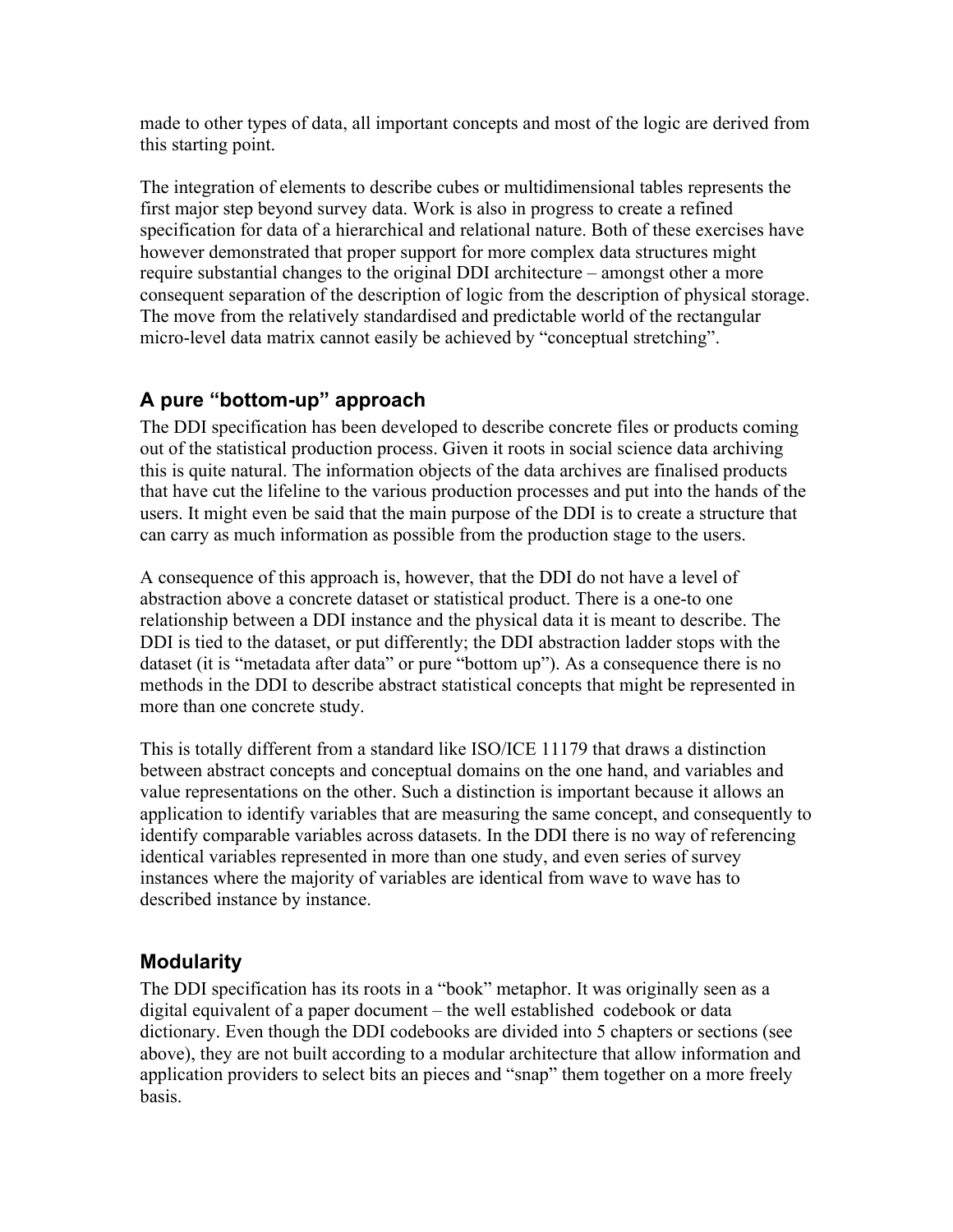The lack of modularity is closely related to the chosen framework – the XML DTD. Compared to XML Schema that allows a specification to be broken into a set of reusable components an XML DTD will always force you into a more monolithic approach. The DTDs also lack support for the most fundamental prerequisite for modular metadata – XML namespaces.

#### **Extensibility**

Another consequence of the DTD framework is the lack of a proper extensibility mechanism. Within the confines of a DTD there are no ways to add local extensions without compromising the interoperability of the core specification. You either accept the specification as it is without any additions or you break it.

For a big and complex specification like the DDI this is a major problem that can easily hurt the adoption process. There will always be situation where the specific needs of a given application or resource type will call for local extensions. Without a mechanism that allows extensions to be made without breaking the standard the chances are high that application providers might sacrifice interoperability for local efficiency and relevance.

#### **Metadata modelling**

All the limitations discussed above are well known to the DDI committee and high on the agenda for the DDI 2 process. In order to solve the problems it has been discussed to make a clearer distinction between syntax and semantics – that is to separate the semantic model underlying the DDI specification from its current syntactical representation (the XML DTD). Although the DDI obviously is based upon a model of social science data resources, this model has never been clearly formulated or made explicit in a general modelling language like UML.

It is expected that an explicit formulation of the "DDI model" will reveal the weak points and prepare the ground for a more flexible, modular and extensible specification. It will also provide a more solid starting point for a migration to alternative syntactical representations like XML Schema or RDF Schema. The explicit formulation of the "DDI model" will, in fact, make the choice of framework for syntactical representation less salient. The DDI might become a multi-part standard with a semantic model in the core and "bindings" to one or more syntactical representations. This is an approach taken by several metadata standardisation activities, amongst other the IEEE Learning Object Metadata standard<sup>viii</sup> and the new version of ISO/IEC 11179 Metadata registries.